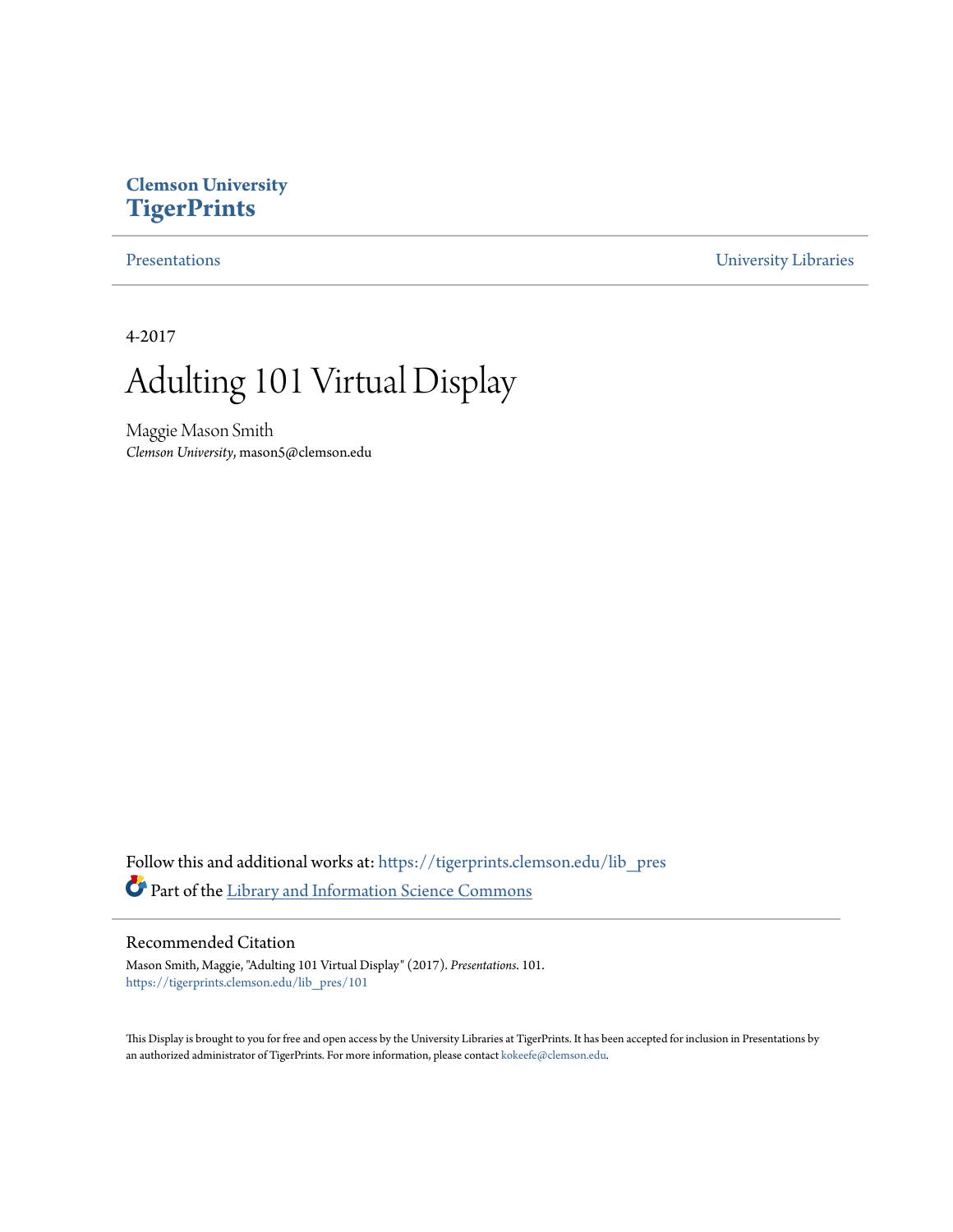### Adulting 101 Virtual Display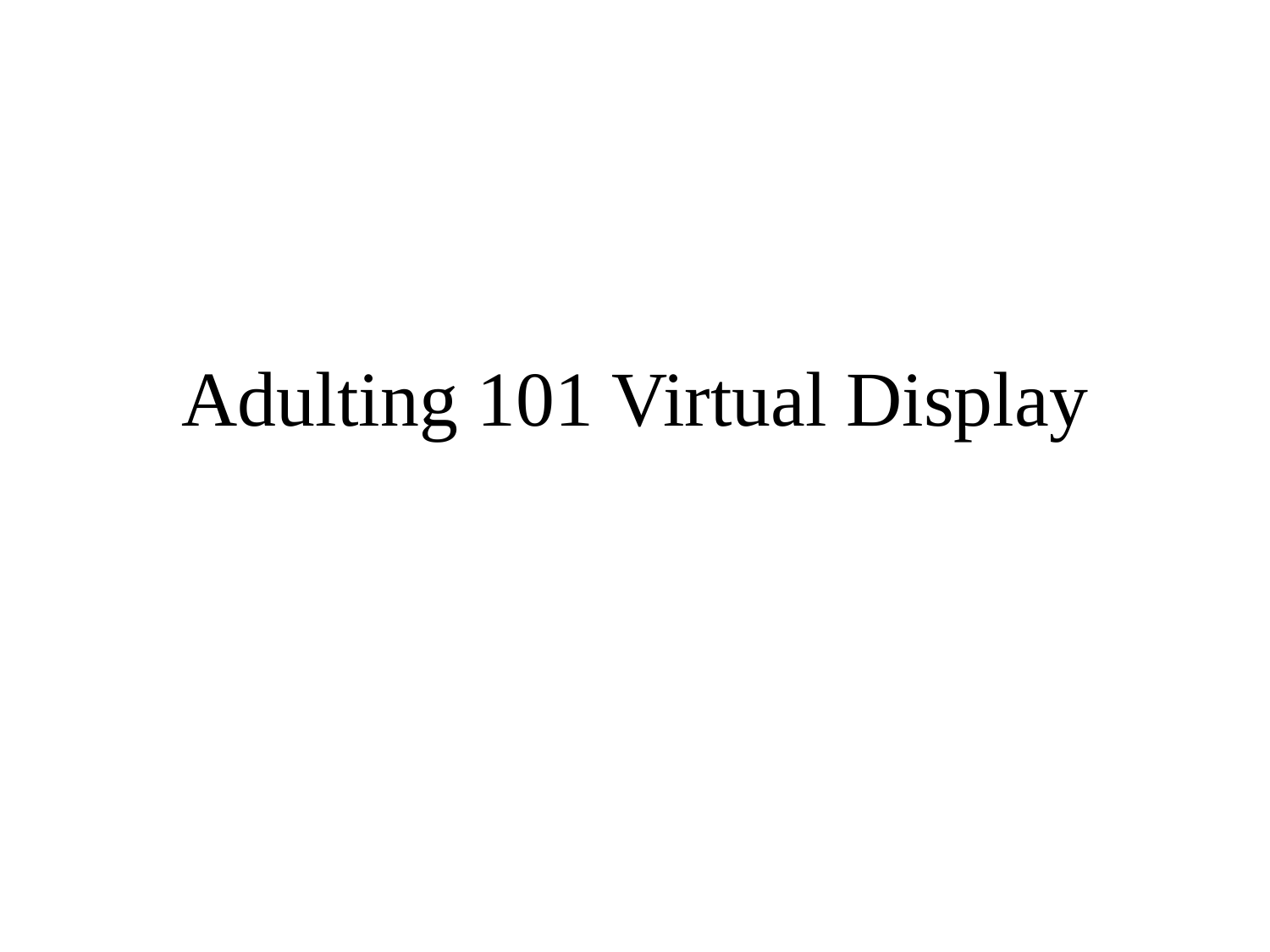# Display Description

Being an adult is hard.

These books will make it easier!

- Posted on Clemson University Libraries' Blog, April 12th 2017

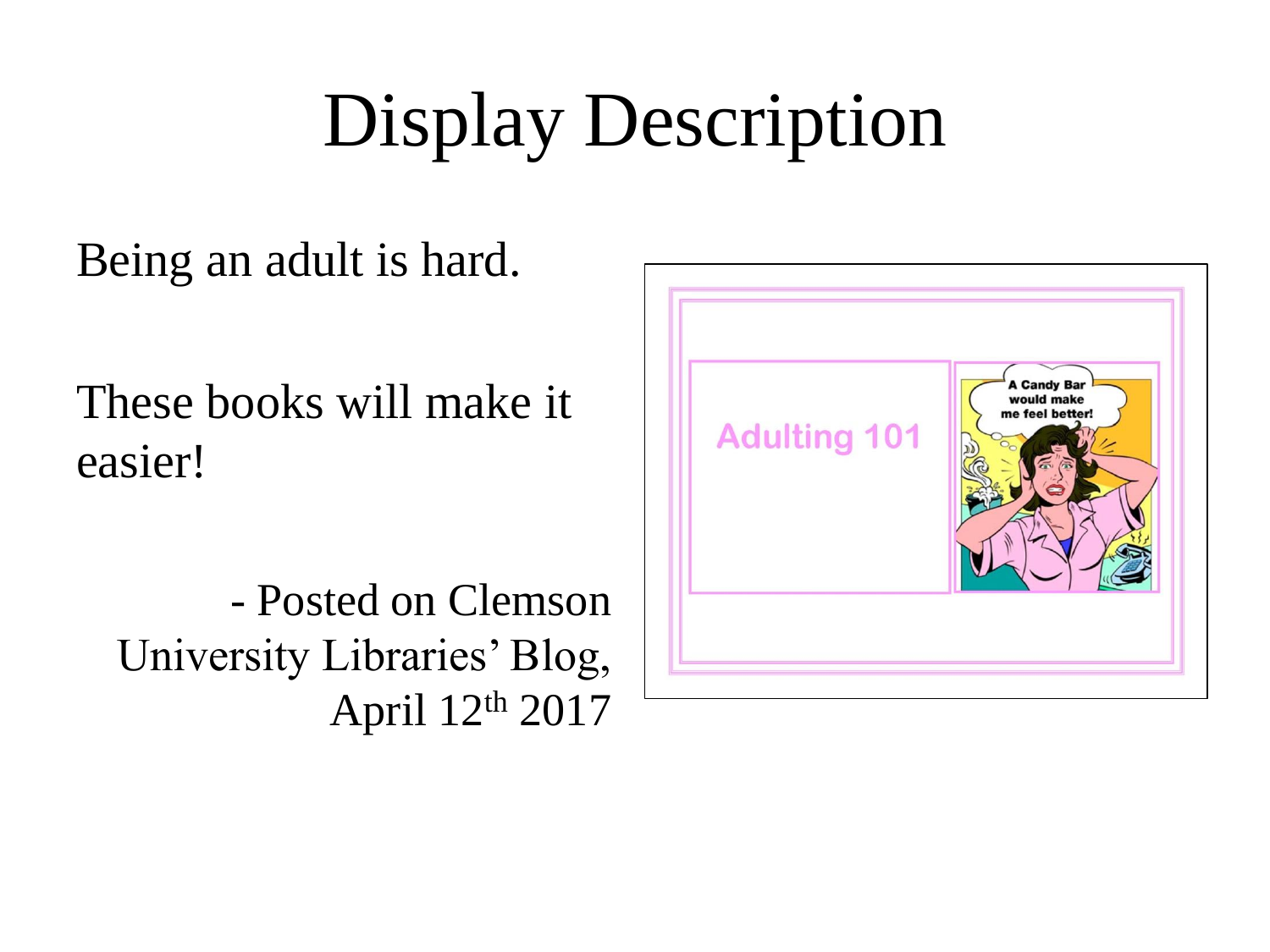## Works on Display: Everything is (or will be) Okay

- Brosh, Allie. *Hyperbole and a Half: Unfortunate Situations, Flawed Coping Mechanisms, Mayhem, and Other Things that Happened.* New York: Simon & Schuster, 2013. Print. PN6727.B7568H96 2013b.
- Burroughs, Augusten X. *This is How: Proven Aid in Overcoming Shyness, Molestation, Fatness, Spinsterhood, Grief, Disease, Lushery, Decrepitude & More – for Young and Old Alike.* New York: St. Martin's, 2012. Print. PS3552.U745Z478 2012.
- Hurka, Thomas. *The Best Things in Life: A Guide to what Really Matters.* New York: Oxford University, 2011. Print. BD431.H87 2011.
- Jay, Meg. *The Defining Decade: Why your Twenties Matter and how to make the Most of them Now.* New York: Twelve, 2012. Print. BF724.5.J39 2012.
- Kaling, Mindy. *Why Not Me?* New York: Crown Archetype, 2015. Print. PN2287.K18A3 2015.
- Poehler, Amy. *Yes Please.* New York: Dey Street, 2014. Print. PN2287.P565A3 2014.
- Settersten, Richard A., and Barbara E. Ray. *Not Quite Adults: Why 20-Somethings are Choosing a Slower Path to Adulthood, and Why it's Good for Everyone.* New York: Bantam, 2010. Print. HQ799.5.S48 2010.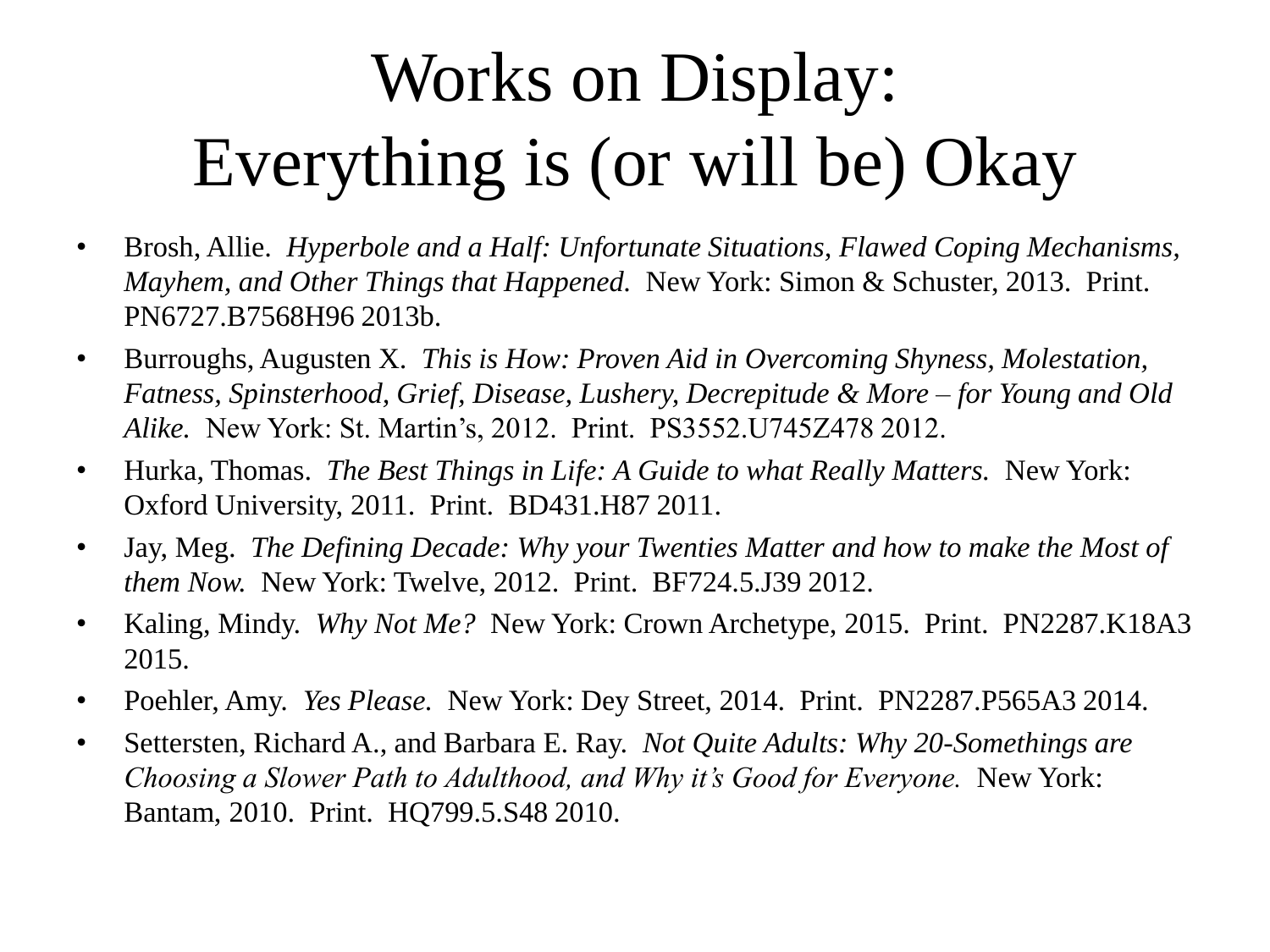## Works on Display: Take Care of Yourself

- Bodian, Stephan. *Meditation for Dummies.* Hoboken: Wiley, 2006. Print. BF637.M4B63 2006.
- Dunkley, Christine, and Maggie Stanton. *Using Mindfulness Skills in Everyday Life: A Practical Guide.* New York: Routledge, 2017. Print. BF697.5.S43D778 2017.
- Harris, Dan. *10% Happier: How I Tamed the Voice in my Head, Reduced Stress without Losing my Edge, and Found Self-Help that Actually Works: A True Story.* New York: It, 2014. Print. BF161.H29 2014.
- McDougall, Christopher. *Born to Run: A Hidden Tribe, Superathletes, and the Greatest Race the World has Never Seen.* New York: Alfred A. Knopf, 2009. Print. GV1061.23.M6M33 2009.
- Penn, Robert. *It's all about the Bike: The Pursuit of Happiness on Two Wheels.* New York: Bloomsbury, 2011. Print. TL410.P46 2011.
- Pollan, Michael. *Food Rules: An Eater's Manual.* New York: Penguin, 2009. Print. RA784.P6429 2009.
- *---. In Defense of Food: An Eater's Manifesto.* New York: Penguin, 2008. Print. RA784.P643 2008.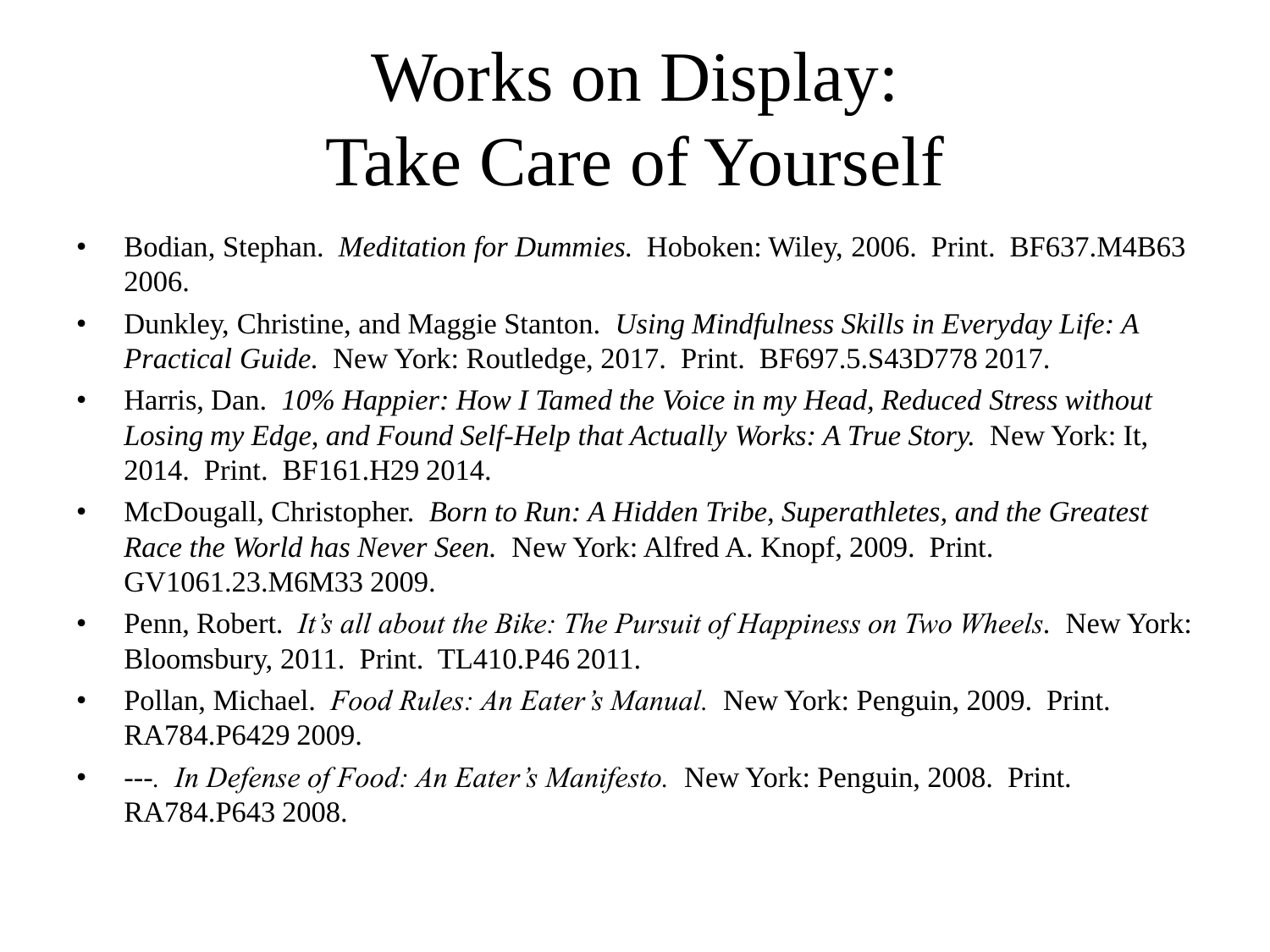## Works on Display: Make that Money

- Levitt, Julie Griffin. *Your Career: How to make it Happen.* Mason, OH: South-Western, 2010. Print. HF5382.7.L47 2010.
- O'Shaughnessy, Patrick. *Millennial Money: How Young Investors can Build a Fortune.* New York: Palgrave Macmillan, 2014. Print. HG179.O7787 2014.
- Yate, Martin. *Knock 'em Dead 2017: The Ultimate Job Search Guide.* Avon, MA: Adams Media, 2016. Print. HF5549.5.I6Y37 2016.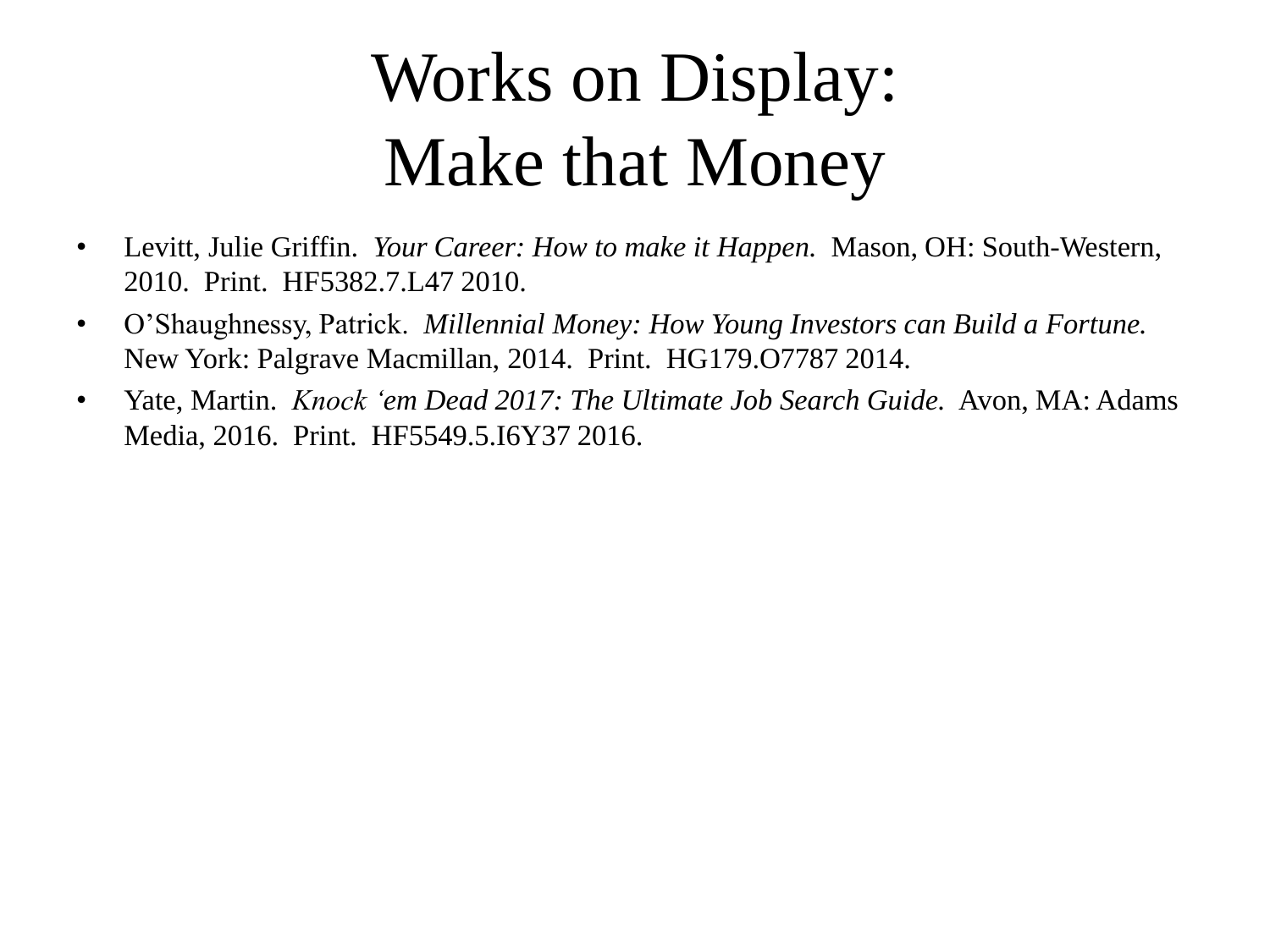## Works on Display: Good Dog (or Cat, or Whatever)

- DiBenedetto, David, ed. *Good Dog: True Stories of Love, Loss, and Loyalty.* New York: HarperWave, 2014. Print. SF426.2.G663 2014.
- Foster, Charles. *Being a Beast: Adventures Across the Species Divide.* New York: Metropolitan/Henry Holt, 2016. Print. QP431.F67 2016.
- Masson, Jeffrey Moussaieff. *The Nine Emotional Lives of Cats: A Journey into the Feline Heart.* New York: Ballantine, 2002. Print. SF446.5.M38 2002.
- Yoerg, Sonja I. *Clever as a Fox: Animal Intelligence and what it can Teach us about Ourselves.* New York: Bloomsbury, 2001. Print. QL785.Y556 2001.